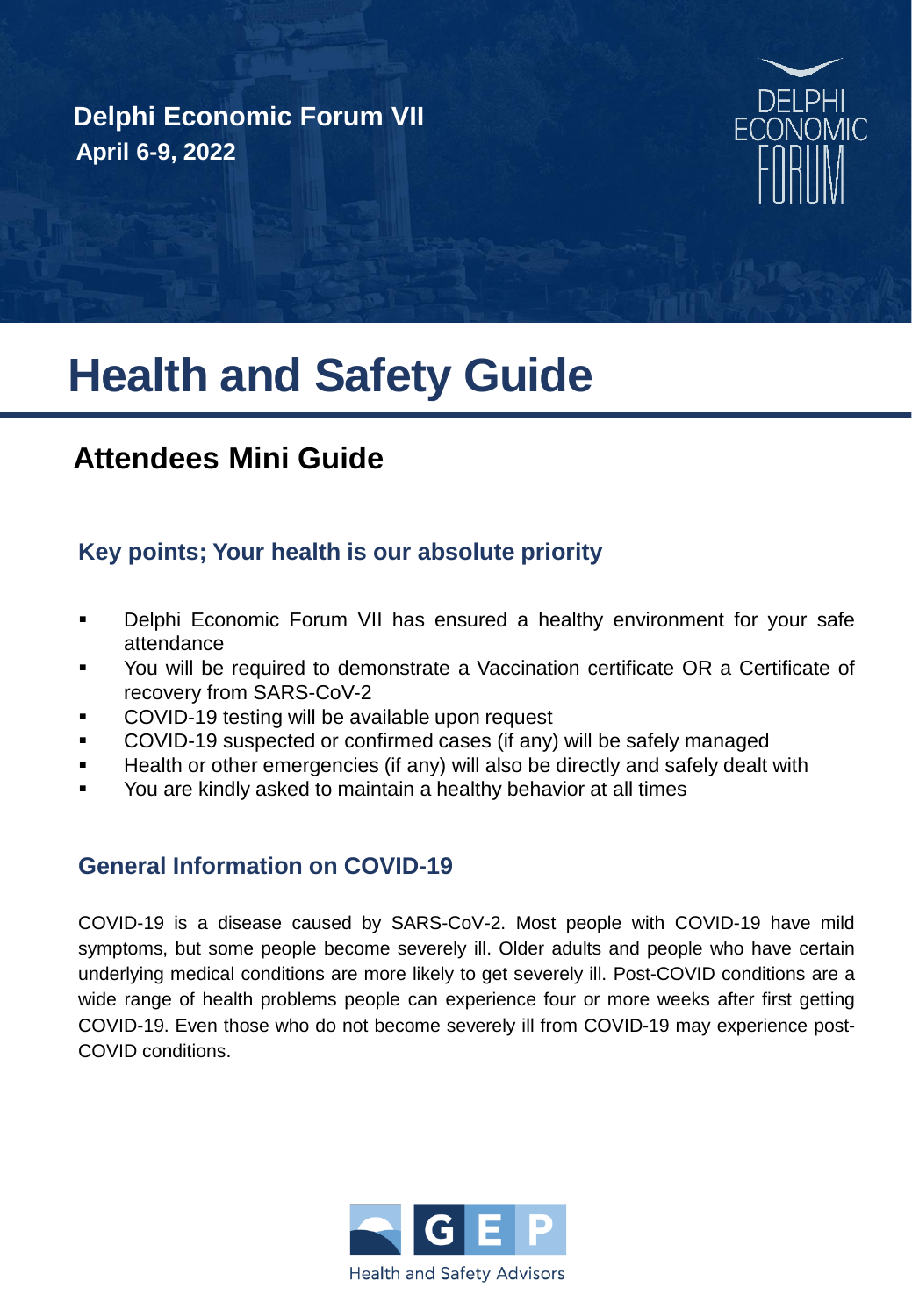COVID-19 pandemic is still ongoing; it is spread in three main ways:

- Breathing in air when close to an infected person who is exhaling small droplets and particles that contain the virus.
- Having these small droplets and particles that contain virus land on the eyes, nose, or mouth, especially through splashes and sprays like a cough or sneeze.
- Touching eyes, nose, or mouth with hands that have the virus on them.

People with COVID-19 have had a wide range of symptoms reported – ranging from mild symptoms to severe illness. Symptoms may appear 2-14 days after exposure to the virus and people with COVID-19 may have symptoms such as fever or chills, cough, shortness of breath or difficulty breathing, fatigue, muscle or body aches, headache, new loss of taste or smell, sore throat, congestion or runny nose, nausea or vomiting and diarrhea.

Greece has implemented a range of screening, contact tracing and isolation measures to limit the spread of COVID-19. The Delphi Economic Forum VII remains in compliance with all measures required by Greek health authorities.

# **The European Union Digital Covid Certificate**

**Attendees from EU member states and Schengen countries, as well as from the 35 non-EU countries that have joined the EU Digital Covid Certificate system, must hold a valid EU Digital COVID Certificate.**

Attendees coming from **Australia, Canada and the United States of America** must display one of the following:

**a)** Vaccination certificate (for those who have completed vaccination for COVID-19 at least fourteen (14) days before arrival) valid for 9 months after the completion of the basic vaccination and without time limit for travellers who have received the booster dose, or

**b)** Proof of recovery from SARS-CoV-2 infection, issued 14 days after the day of the first positive COVID-19 test (PCR or Rapid Antigen test) and valid for 180 days thereafter, or

**Kindly note that you will be asked to demonstrate a valid certificate upon entering the event. Negative PCR or Rapid Antigen test results will not be acceptable alternatives.**

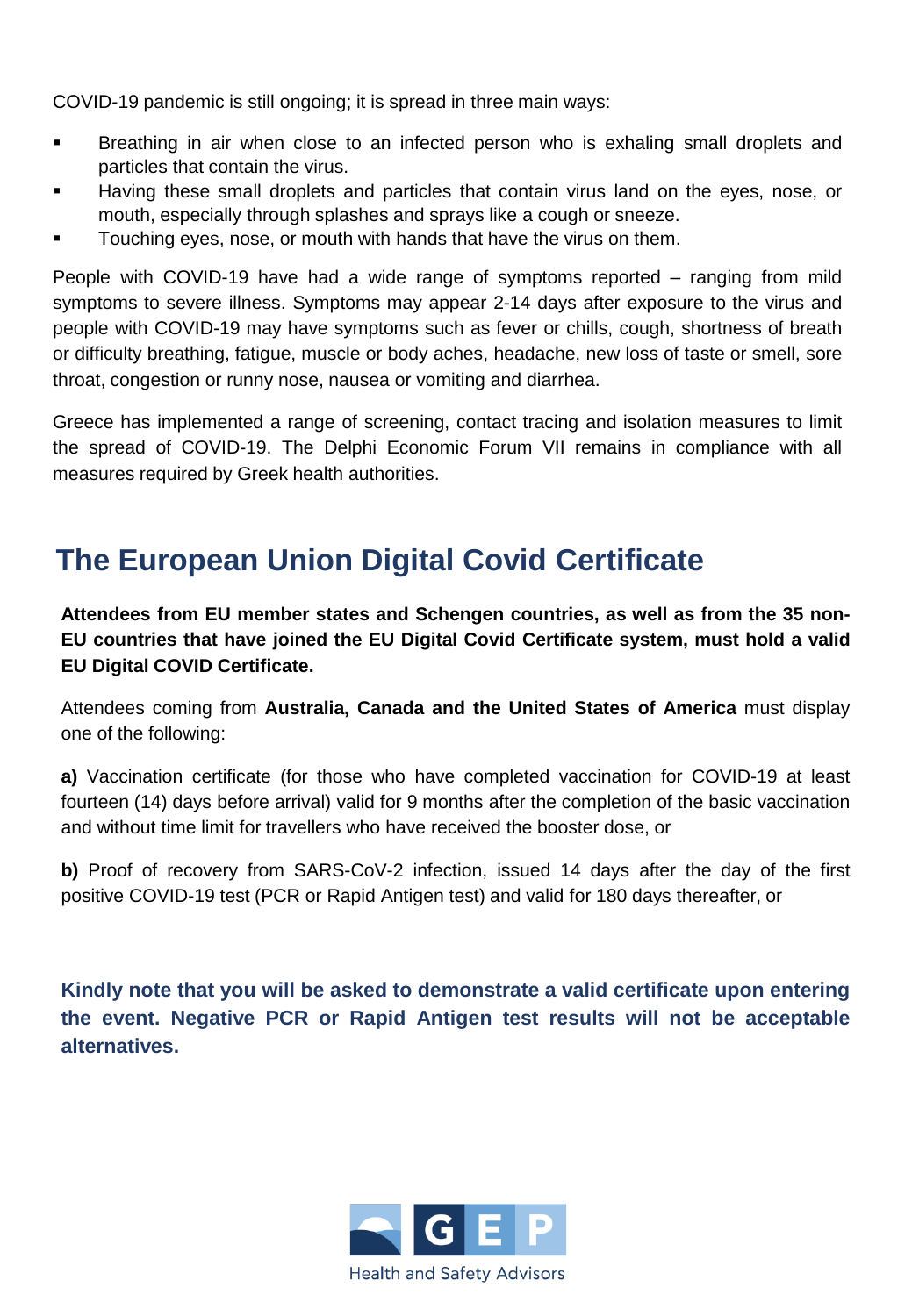# **Prevention and General Precautions during Delphi Economic Forum VII**

Delphi Economic Forum VII with the support of GEP has activated an assiduous COVID-19 prevention and management plan, ensuring that all attendees are provided with the highest level of health and safety provisions.

Kindly note that the following health and safety principles apply to ALL:

## **1. Healthy Behaviors to reduce COVID-19 spread**

- **Stay home when appropriate**, either if you have been tested positive for COVID-19 or if you are still waiting for your COVID-19 results or you develop COVID-19 symptoms.
- **Keep physical distancing** by staying at least 1,5 meters away from other people, either attendees or staff, and by avoiding greeting others with physical contact (for example, handshakes).
- **Wear a mask** that fits completely over your nose and mouth when indoors. While on-hand FFP2 or FFp3 or N95 masks will be provided by staff, you are advised to make sure that you bring you own mask, specially when arriving onsite. Please note that if you have a speech to deliver, you will be allowed to take your mask of and use another one right after your speech is over. Mask use compliance will be monitored and ensured by staff for your safety.
- **Apply Hand Hygiene and Respiratory Etiquette** by frequently washing your hands, using a hands sanitizer and cover your mouth and nose when sneezing or coughing. Supplies adequacy will be ensured by staff.

## **2. Healthy Environment Maintenance**

- **A cleaning and disinfection plan** ensures that all venue areas will be clean and disinfected before the event and an increased cleaning schedule will be applied by staff for your safety. All commonly touched areas will be cleaned and disinfected from one user to another.
- **QR code scanning** will be applied, ensuring that all attendees are free of fever.
- **A Safely Serving Food and Beverages Procedure** is in place, ensuring that all attendees demonstrate evidence of a valid COVID-19 Certificate for vaccination or recovery.